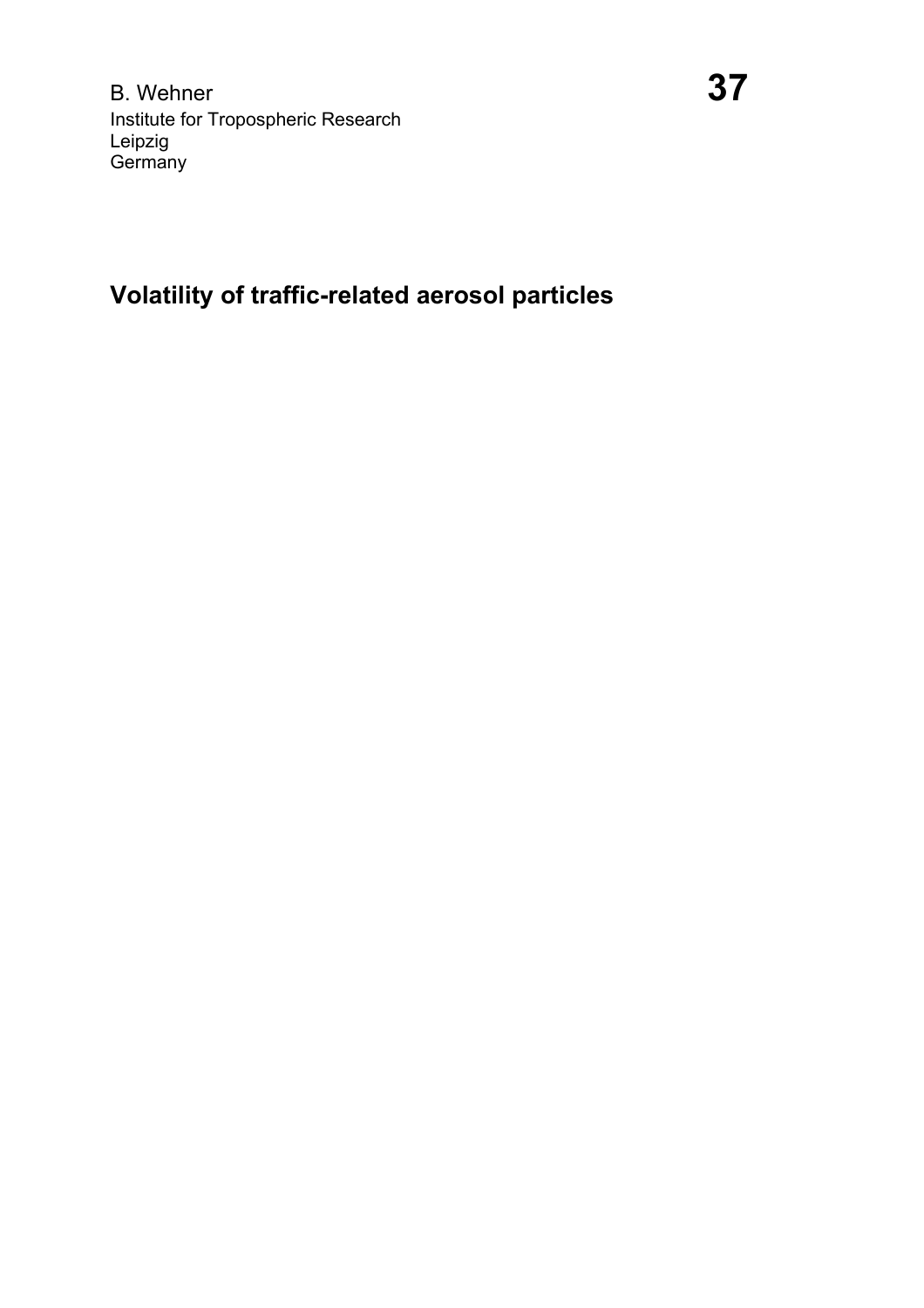# **Volatility of traffic-related aerosol particles**

Birgit Wehner, S. Philippin, A. Wiedensohler, *Institute for Tropospheric Research, Leipzig, Germany* V. Scheer, R. Vogt *Ford Forschungszentrum Aachen, Germany*

## Introduction

Emissions from road transport are considered to be a major source of anthropogenic submicrometer particles in the urban environment. Potential effects upon human health are subject of an on-going scientific and public discussion. One aspect, which is sometimes neglected in the PM number discussion, is the different chemical composition and volatility of atmospheric particles. Here, we focus on the differentiation between volatile material and the non-volatile fraction of particles.

In general, the atmospheric aerosol can be divided into two groups with respect to their volatile behaviour. Several materials are volatile below temperatures of 250°C such as sulphate, nitrate, ammonium, and several volatile organic carbon compounds. The second group contains those compounds which are thermally resistant up to 250°C and includes sea salt, crustal material, trace metals, fly ash, and carbonaceous compounds such as soot. The latter one plays the most important role in anthropogenically influenced regions. Therefore, the volatility measurement is suitable to characterize the fraction of nonvolatile carbon on the total number of particles.

#### The measurement systems

In the scope of this study two measurement systems were used to measure the volatility. The first one is the so-called Volatility Tandem Differential Mobility Analyzer (VTDMA). This instrument is capable of measuring number volatility distributions of thermally conditioned particles of selected monodisperse sizes, therefore allowing the identification of number and volume fractions of non-volatile material within aerosol particles in the submicrometer size range.

The VTDMA system consists of three parts. In the first part defined particle diameters of the polydisperse aerosol population in the ambient atmosphere are selected with a Differential Mobility Analyzer (DMA) and counted with a Condensation Particle Counter (CPC, TSI Model 3010). They are subsequently passed on to a conditioning unit in order to be heated to a specific temperature of usually 280°C to volatilize part or all of their material, leaving only non-volatile components at this particular temperature behind. In the last part of the system the resulting number size distribution of the residual aerosol particles as well as of an according reference distribution at ambient 25°C are measured with a second DMA/CPC.

The inverted size distributions were used to calculate several parameters describing the volatility distribution sufficiently. Integration yields the total number concentration, division of the thermal conditioned one by the initial one gives the residual fraction. This fraction may consist of different material. Therefore, the concept of *quasi-non-volatile* and *partially-non-volatile* particle fraction is introduced. Quasi-non-volatile-particles consist almost entirely of non-volatile material. They are characterized by an unaltered diameter after thermal conditioning, reflecting that the particles contained no evaporative material. All other particles contained variable amounts of volatile material before the heating process and are therefore called partially-non-volatile.

Within this study the volatility size distributions will be standardized. Thus they are a relative measure for the volatility of aerosol particles and need to be interpreted in conjunction with the size distribution measurements (SMPS without thermodenuder).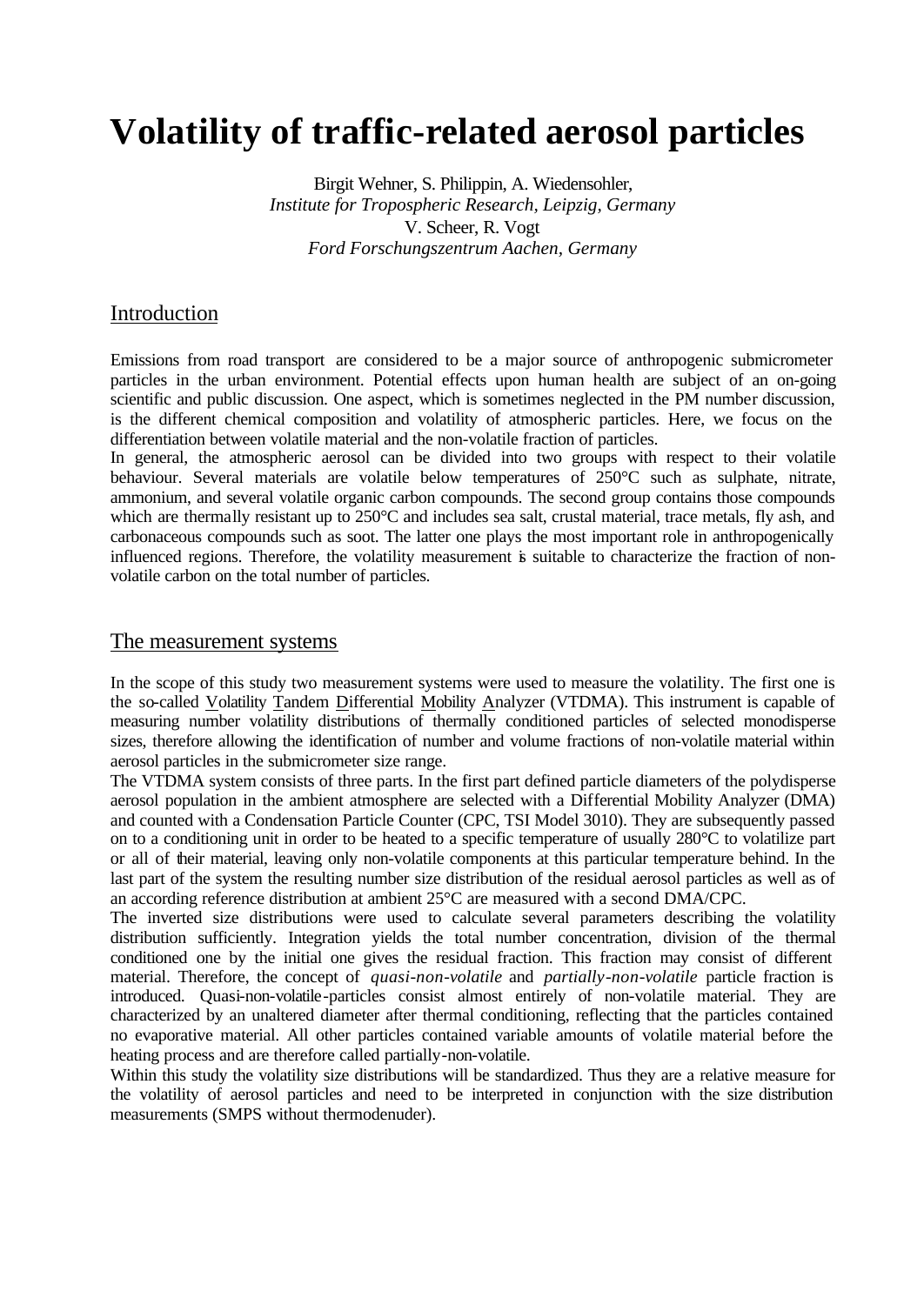

Figure 1: Example of volatility distributions of ambient (dotted) and conditioned (shaded) particles and partitioning of residual particles into quasi-non-volatile and partially-non-volatile particles.

The second system consists of two SMPS (TSI Inc.) and a Thermodenuder (TD). Where the first SMPS measures ambient number size distribution and the second SMPS was placed behind a newly constructed TD, held at four different temperatures (80, 130, 180, and 280°C). The TD removes volatile compounds of aerosol particles by thermal desorption. It consists of two units, a heating and a cooling section. In the first part of the instrument, aerosol particles are heated to a certain temperature (maximum  $\sim$  300 °C) where all volatile material is evaporated. The subsequent cooling tube is filled with active carbon for the adsorption of evaporated gas phase compounds.

### Results

From August 17 to August 22, 2000 measurements were carried out at a parking area close to the German highway A4 in the north of Aachen. In addition to VTDMA and Thermodenuder/SMPS, several trace gas concentrations  $(O_3, NO_3, NO, CO)$  as well as meteorological parameters were also recorded with the Ford Mobile Laboratory.

The results were probably significantly influenced by meteorological conditions, particularly wind direction and speed, due to the different dispersion of the vehicle exhaust. In the scope of this study, data of three measurement days from that site will be presented and compared.

At first, typical VTDMA-results taken on Friday, August 18 will be shown here. Four diameters (30, 50, 80, and 150 nm) were selected to measure the fraction of evaporated number and mass at 280°C. Figure 2 shows the number size distributions measured with and without thermal conditioning for the four diameters. The 30nm particles are almost completely evaporated at 280°C. At 50 and 80 nm a significant fraction remains which is only slightly shifted to smaller diameters. At 150 nm the highest fraction of quasi-non-volatile material occurs. The number of the partially-non-volatile particles is obviously also increasing with increasing initially diameter.

Figure 3 shows the evolution of number of the total non-volatile fraction and also the partially-nonvolatile fraction of the selected size fractions. Additionally, the total number concentration during the day is plotted as the black line. The lowest fraction of non-volatile particles occurs always in the 30nm fraction while the highest values were measured for 80 and 150nm particles. There is no clear correlation between the total number concentration and the non-volatile fraction recognizable.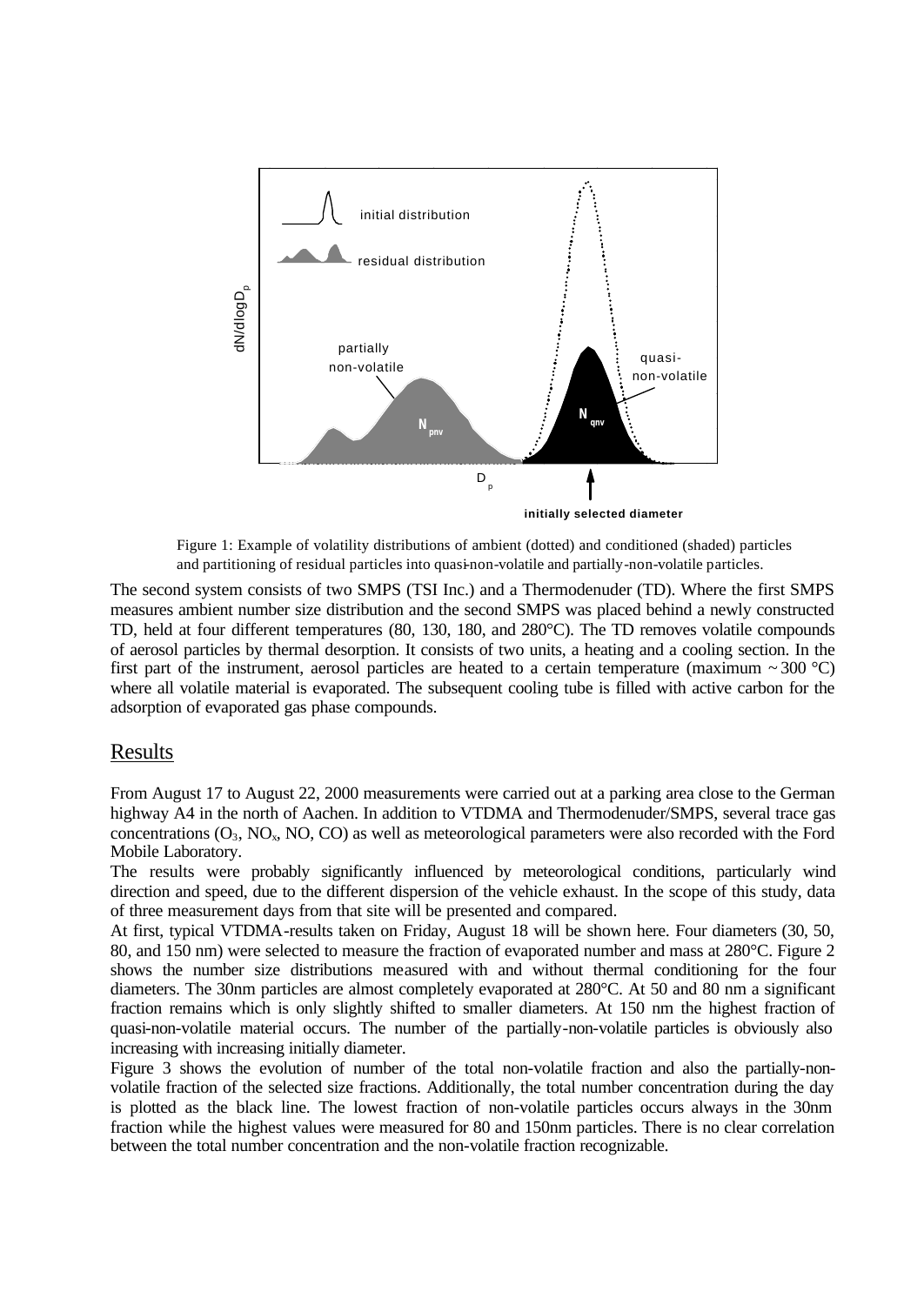

Figure 2: Mean volatility number distributions (normalized), each averaged over seven single measurements taken during Friday, August 18.



Figure 3: Evolution of the non-volatile and the partially-non-volatile number fraction of selected particle sizes as well as the total number concentration during the day (August, 18).

In Figure 4  $NO<sub>x</sub>$  and the particle concentration show a similar behaviour, both are mainly influenced by traffic emissions at this site (cf. also Fig. 5). The temperature of the thermodenuder was changed during the day to perform measurements at 80, 130, 180, and 280°C. Above 80°C there is always a significant difference between the number concentration with and without TD.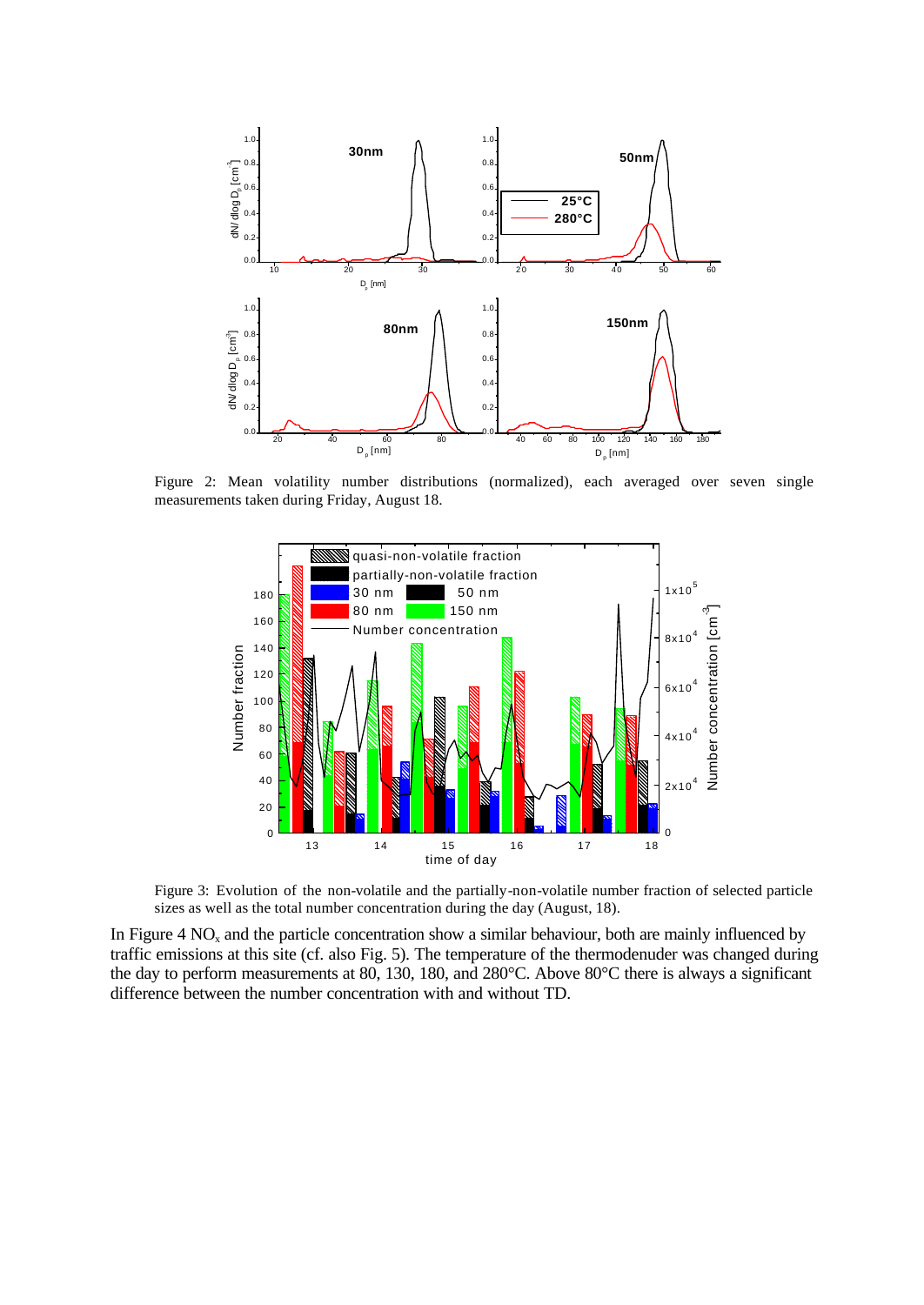

Figure 4: Evolution of the total number concentration with and without passing the thermodenuder at different temperatures as well as the  $NO<sub>x</sub>$ -concentration (August 18).



Figure 5: Relation between total number concentration and  $NO<sub>x</sub>$ -concentration on August 18.

#### Comparison of three measurement days

The results of three different measurement days at the highway will be compared now. The ambient conditions varied slightly, e.g., meteorological parameters as well as the composition of the traffic. The ambient temperature was rather similar (18-21°C), only the relative humidity was higher on Saturday and the wind speed was significantly higher  $(< 1.5$  m/s) than on Friday  $(< 0.3$  m/s) and Sunday  $(< 0.4$  m/s). The wind came directly from the highway on all three days. The mean  $NO<sub>x</sub>$ -concentration during the measurement period was on Friday 63 ppb, on Saturday 82 ppb, and on Sunday 23 ppb, reflecting the different influence of traffic conditions on the measurement site. Traffic density calculations resulting from several traffic counts on the investigated days yield typical values of 2000 – 3000 passenger cars/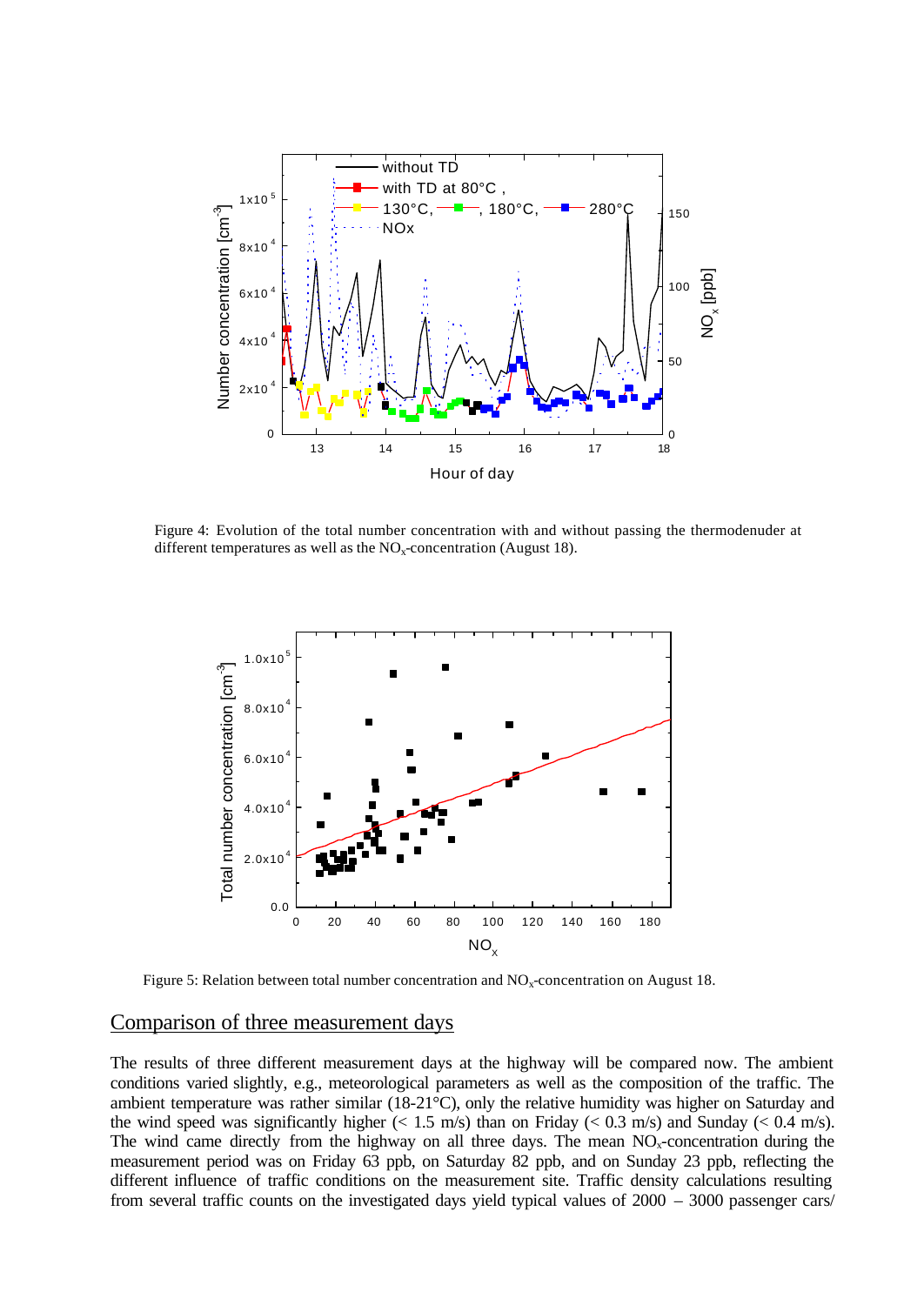hour on workdays as well as during the weekend, but the number of trucks and busses is significantly reduced during the weekend ( $\sim 60 \text{ h}^1$ ) compared to workdays ( $\sim 600 \text{ h}^1$ ).



Figure 6: Evolution of number size distributions on August 18, 19, and 20, 2000.

Figure 6 shows the evolution of the number size distribution on the three days, the highest number concentration occurs between 10 and 30 nm, and the maximal measured on Saturday exceed those of the other days. Thus, the pollution level at the measurement site is mainly determined by meteorological conditions connected with the transport of the traffic emissions.

Figure 7 contains the mean size distributions of the three measurement days at the A4 taken without and with thermodenuder. The shape of the curves without thermodenuder is very similar, but the maximum value of Saturday exceeds those of Friday and Sunday significantly. These black curves have a maximum between 10 and 20 nm, the curves consist obviously of two dominating modes: one in the ultrafine range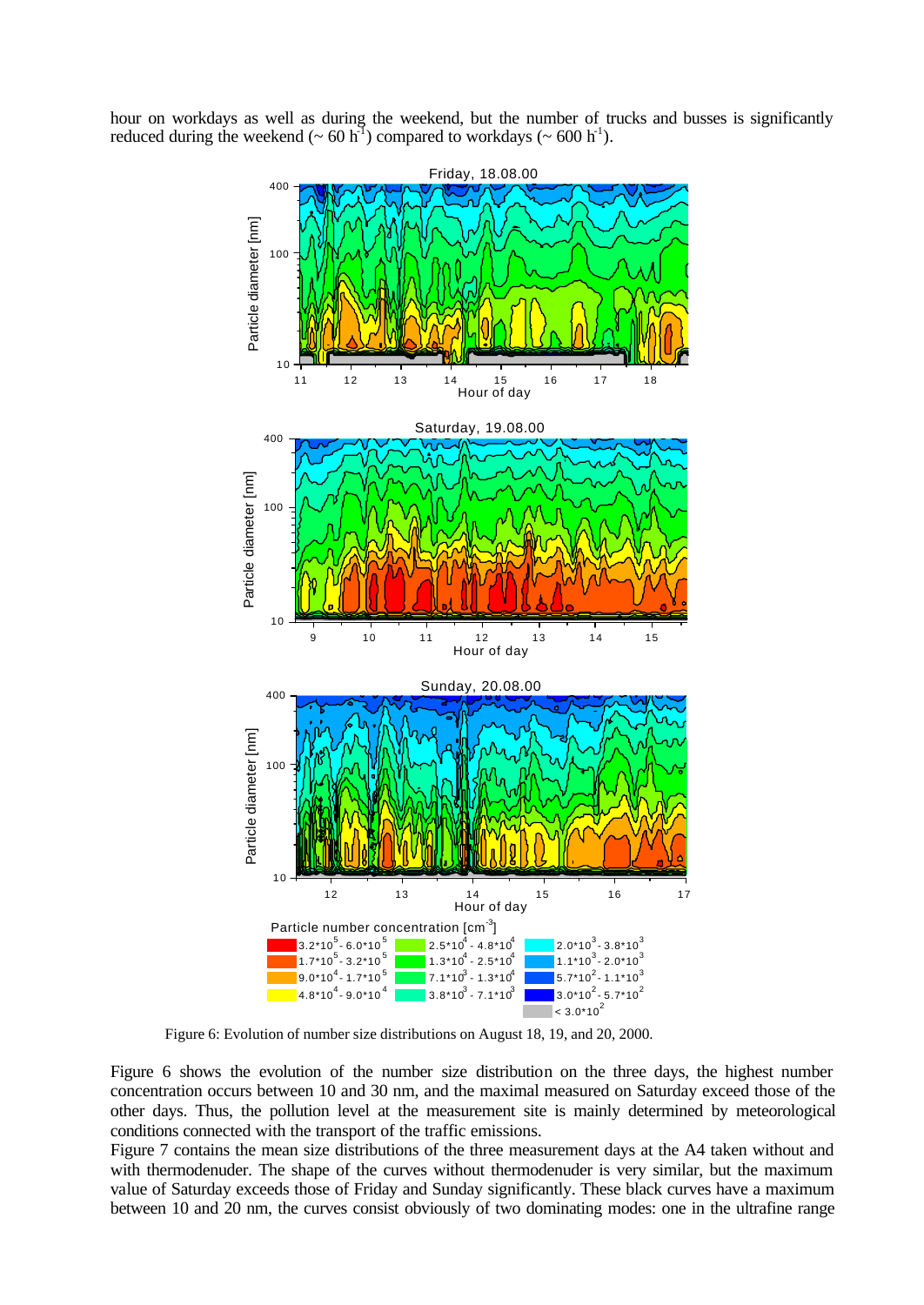$(10 - 20)$  nm) and one in the accumulation mode range recognizable as a shoulder around 100 nm. After the heating process, the number concentration in the smaller mode in significantly reduced. However, also the number concentration above 100 nm is significantly reduced, reflecting the presence of some volatile material in this size range whether the particles are completely volatile or partially-non-volatile.



Figure 7: Mean number size distributions with and without thermodenuder on August 18, 19, and 20.



Figure 8: Comparison of the volatile fractions of number and volume between August 18, 19, and 20.

Figure 8 shows the averaged values of the non-volatile fractions, as well as the proportion of partiallynon-volatile particles for the three measurement days investigated in this study. The non-volatile fractions vary significantly. The fraction of non-volatile material measured on August 20 is generally lower compared with the other days. The non-volatile number concentration has the lowest value at 30 nm during all days.

Figure 9 shows the dependence of the thermodenuder ratio (with/without TD) on the total particle concentration while only measurements with a TD temperature above 80°C were used.